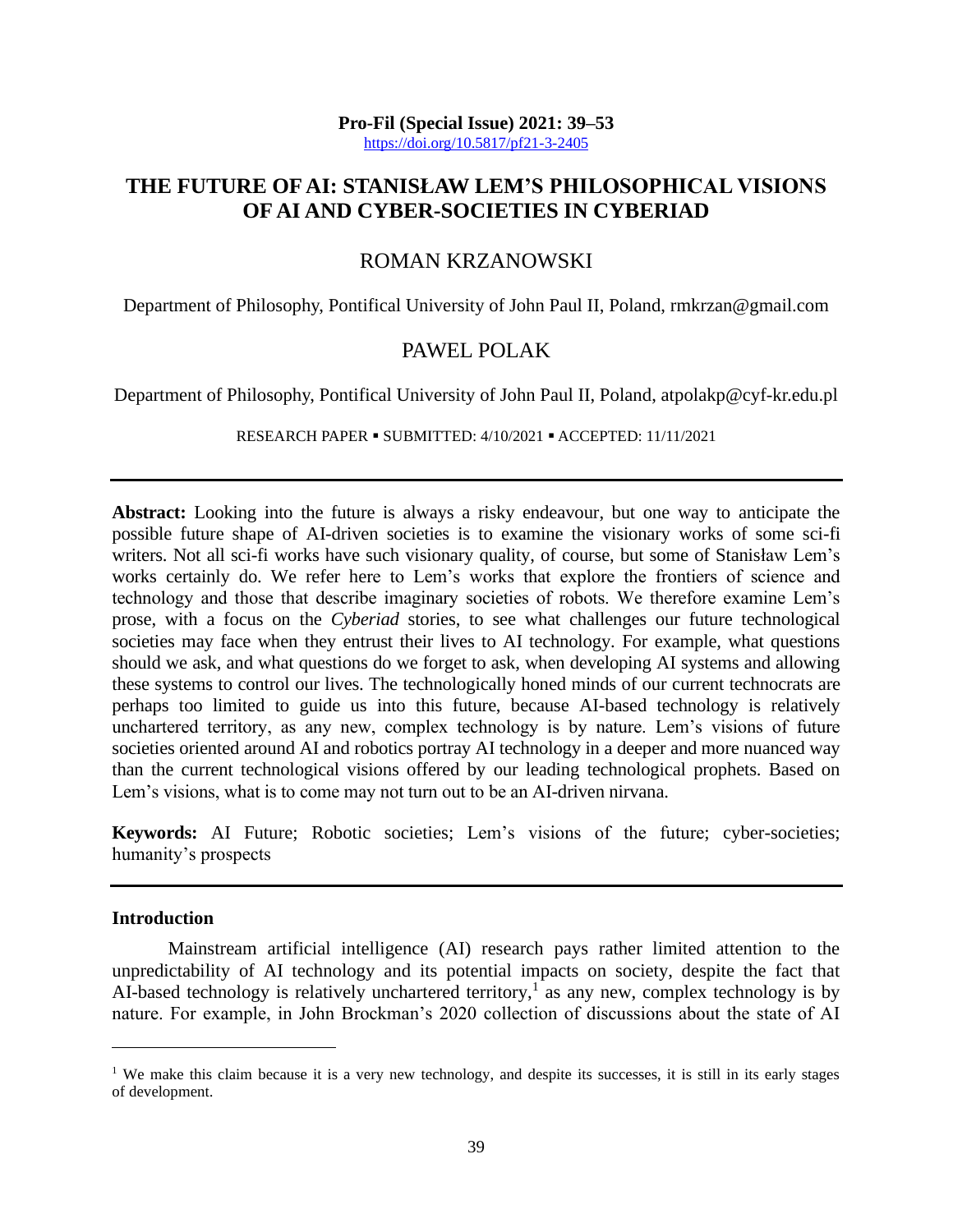and its future development by leading AI researchers, little attention is paid to the potentially harmful effects of this technology. Clearly this should not be the case, and a glaring example of the harms that can result from such a *laissez-faire* attitude is provided by the social media platforms. Their impact on society, people's mental health, and democracy were originally presented as being beneficial (e.g., Zuckerberg 2017), but this was a gross miscalculation (e.g., Mineo 2017, Kaiser 2019, Wylie 2019, Zuboff 2019, Milmo 2021, Rimbert 2021). On the flip side, we could argue that the potential for such technology to wreak havoc in the fabric of society was always there, so it is debatable whether these nefarious capacities came about only after these systems were deployed or whether these systems were developed with such objectives from the very beginning.<sup>2</sup> The experience of social networks may be repeated with other AI-based technologies.

The true situation is probably that the creators of technology, even when they consider its potential harmful effects, never fully anticipate all the possible implications of what they are creating<sup>3</sup>. For many reasons, but let's call them "typically human" ones, they never publicly disclose their real intentions nor the recognized implications of their wares, stressing instead the benefits of their inventions. (After all, who would choose to publicly fund a doomsday device?)<sup>4</sup> In any case, we should be suspicious of any new technology that promises us a new nirvana or easy solutions to the eternal problems of humanity in some Promethean vision. We should question what these technologies will bring to us and how they will affect our societies and way of living. But how can we fathom such an unknown future?

Peering into the future is always a risky venture, and predicting the future of AI is no different. One way to anticipate the shape of yet-to-come AI-driven societies is to examine the visionary works of some sci-fi writers. Of course, not all sci-fi works have this visionary quality, but it is safe to say that some of Stanisław Lem's works do. (In reality, most sci-fi works are commercially oriented and deprived of any lasting value; see Swirski (1997) comments about sci-fi literature.) We suggest here that Lem's works explore the frontiers of science and technology, as well as the functioning of imaginary societies of robots, which are in fact humans that have had their nature transformed into machines.

<sup>2</sup> Researchers recently voiced strong concerns about the benefits of uncontrolled AI development: "Stephen Hawking, Elon Musk, Steve Wozniak, Bill Gates, and many other big names in science and technology have recently expressed concern in the media and via open letters about the risks posed by AI, joined by many leading AI researchers." Available at [https://futureoflife.org/background/benefits-risks-of-artificial-intelligence/?cn-reloaded=1.](https://futureoflife.org/background/benefits-risks-of-artificial-intelligence/?cn-reloaded=1) For more discussion about AI's benefits and threats, see, for example, the wider Future of Life Institute website linked above, as well as the discussion from 2018 Artificial Intelligence and the Future of Humans, which is available at https://www.pewresearch.org/internet/2018/ [12/10/artificial-intelligence-and-the-future-of-humans/.](https://www.pewresearch.org/internet/2018/%2012/10/artificial-intelligence-and-the-future-of-humans/) The point to make here is that what "*Stephen Hawking, Elon Musk, Steve Wozniak, Bill Gates, and many other big names in science and technology"* are saying now, Lem said 60 years ago.

<sup>&</sup>lt;sup>3</sup> The predictions of future in general and future of technology specifically are mostly wrong (e.g., Pogue 2012, Pestov 2017, Larkin 2018, Bush 2021). Despite these obvious failures the research into the future is a serious business, that in some (rare) cases may be accurate, as The Rockefeller Foundation (2010) report on the future of technology Lockstep scenario shows.

<sup>4</sup> With the pandemic ravaging the world (we are currently in 2021), one may revise the claim that public research funding is always beneficial. See, for example, Maher (2012), Millett et al. (2016), and Selgelid (2016). As always, "should" is not "is."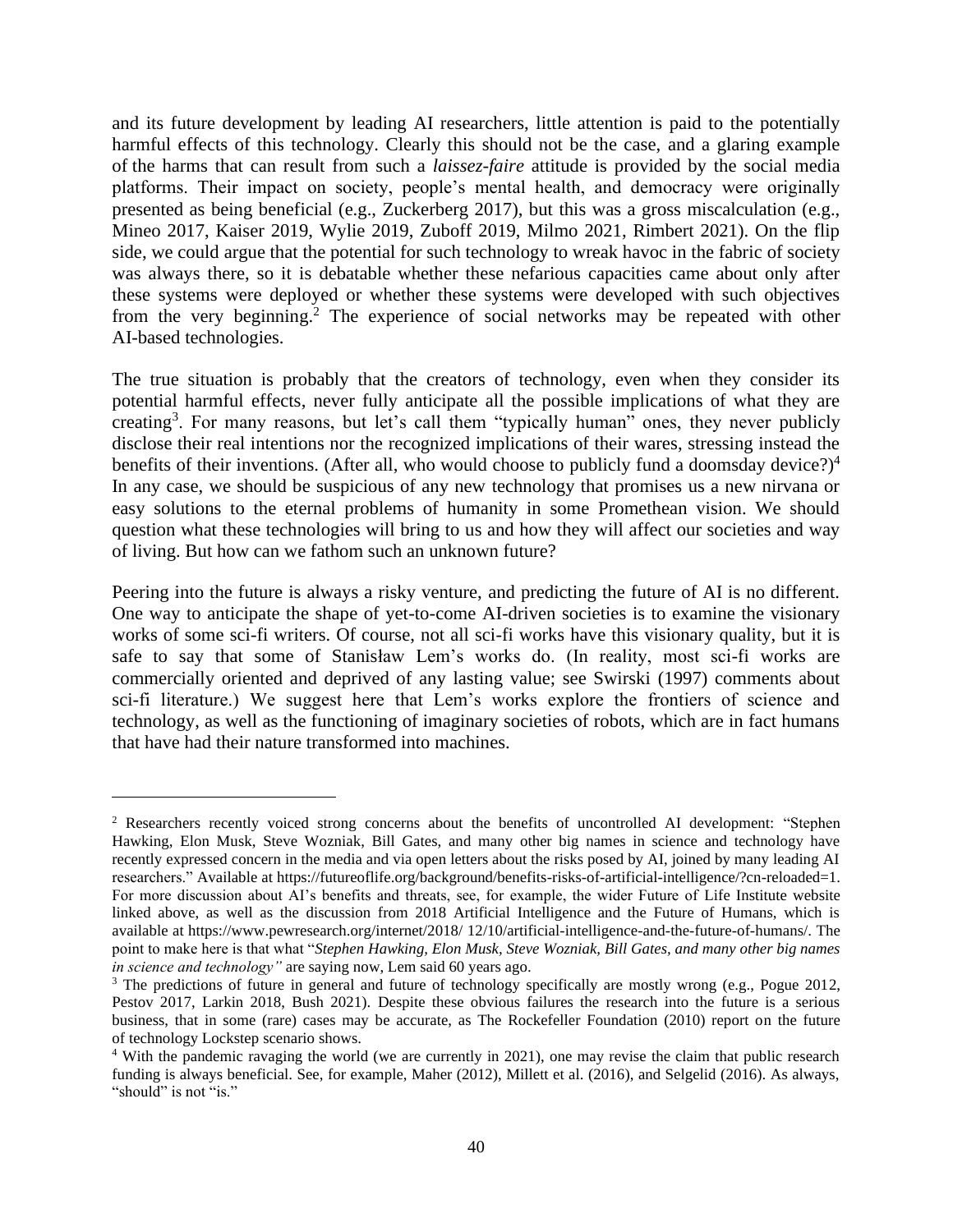While Lem's language and stories may seem bizarre now, when we match modern AI concepts to Lem's ideas, these stories represent penetrating philosophical explorations of General AI, Universal AI, supra-intelligence, artificial consciousness, post-humanism, trans-humanism, and autonomous systems well beyond level 6 (see, for example., *The Six Levels*…, 2021). Lem depicts societies of the future where software and hardware constructs saturate every aspect of private and public life, so they really are AI–cyber societies. These societies are entirely computerized and automated, and smart machines make decisions everywhere. Lem explores how these potential societies function, what their values are, and what drives them.

However, for all their fantastic and amusing aspects, as Lem himself indicates, the stories should not stop the reader from perceiving the deeper meaning. Lem is unbounded by local technological and rational considerations (even physical laws), at least in terms of his time and place, so his landscape of possible variations in the societal forces and mechanisms reaches beyond what the visionaries and prophets of technology, even today, can conceive or imagine.<sup>5</sup> He is also not bound by political correctness or the requirements of funding agencies at the time.

In this essay, we specifically explore Lem's *Cyberiad* stories and the visions within them of AI-Cyber societies and humanity.<sup>6</sup> This is only a small sample of Lem's oeuvre, but such a narrow focus gives us an opportunity to more closely look at Lem's ideas than would be possible with a more generalized or wider study, especially given that we are constrained by the limited length of this paper.<sup>7</sup> The *Cyberiad* subtitle is *Fables for the Cybernetic Age*, so it is not "of" but "for," signifying that these are not just stories but stories with a message, one to learn from and be forewarned by.

We look at five stories: *How the World Was Saved, Trurl's Machine, The First Sally (A) or Trurl's Electronic Bard, The Fifth Sally or The Mischief of King Balerion, and The Sixth Sally or How Trurl and Klapaucius Created a Demon of the Second Kind to Defeat the Pirate Pugg*. These stories were selected because they carry, in the authors view, clear warning messages for us and our technological age. They warn us of the possible nefarious consequences of new technologies if they are allowed to be deployed unchecked and uncontrolled. The protagonists in all the *Cyberiad* stories are two robot constructors, Trurl and Klapaucius, a fact that brings Lem's stories even closer to some of our current ideas (e.g., Lovelock's Novacene cyborgs). Thus, in this essay, we regard Lem primarily as a philosophical visionary of post-human societies.

<sup>&</sup>lt;sup>5</sup> In this essay, we are not interested in the philosophical aspects of Lem's works or his views on philosophy. Of course, Lem's stories have philosophical dimensions, but they are not works of philosophy per se. As such, they are fascinating in their own right, despite having limited philosophical import. The philosophy in Lem works is reflected in the Kobiela – Gomluka (2021) collection of essays. Here, we focus on exploring Lem's visions of future societies where new technologies dominate in order to understand what these technologies may mean for us. Lem's visions were ahead of his time, at least at the time of their writing and arguably even now in late 2021. Only slowly do we begin to realize their significance, and only gradually do we begin to understand Lem's message about technology, humanity, and our future.

<sup>&</sup>lt;sup>6</sup> More about the *Cyberiad* stories can be found a[t http://english.lem.pl/index.php/works/novels/the-cyberiad.](http://english.lem.pl/index.php/works/novels/the-cyberiad)

<sup>7</sup> For a review of Lem's corpus, a list of his works, and insightful commentaries, one may refer to *A Stanisław Lem Reader* (Swirski, 1997) or (Kobiela – Gomłuka, 2021) collection of papers.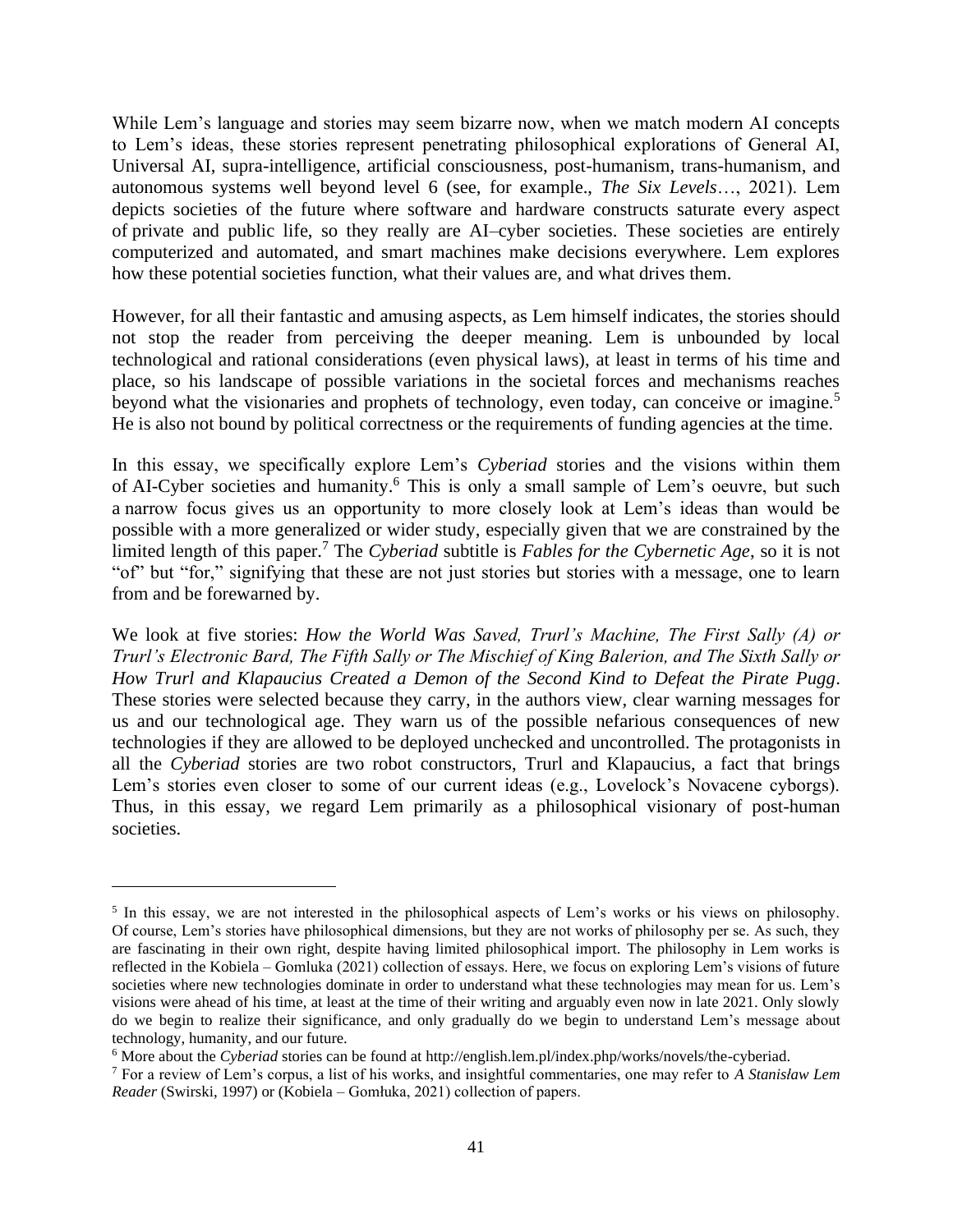#### **Visions of AI Technology and Robotic Societies**

The *Cyberiad* story *How the World Was Saved* begins with the construction of a machine with an innocent and almost mundane capability. As Lem writes, "One day, Trurl the constructor put together a machine that could create anything starting with  $n^{8}$ . (Lem 2014, 3). This innocent function, however, very soon turns out to serve as a doomsday device. The machine, on receiving a request to produce nothing ("I will tell you do to nothing.") started to empty the universe of things (i.e., it began to produce nothingness). How come, though? Was it a programming error or an unforeseen consequence of the design, which is so often the case in our primitive AI systems? This machine is saying this: "Do not be deceived. I have begun, it is true, with everything in *n*, but only out of familiarity. To create however one thing, to destroy, another thing entirely. I can blot out the world for the simple reason that I am able to do anything and everything—and everything means everything—in *n* and consequently Nothingness is child's play for me. In less than a minute now you will cease to have existence, along with everything else" (Lem 2014, 6). The machine is fortunately stopped before it destroys everything.

So, what are the lessons here? Quite a few in fact. Let's start with *lesson one*: Seemingly innocuous technologies, as AI may appear to some, can have an unforeseen potential for destruction. We just cannot foresee what may happen once these technologies are deployed and what havoc they could potentially wreak on our lives, societies, and planet. What is more, there is no returning to the previous state, whatever it was, as the machine is saying, "[…] of course I can restore nonsense, narrow-mindedness, nausea. As for other letters, however, I cannot help" (Lem 2014, 7). *Lesson two* is that once these constructs are deployed, it may be almost impossible to stop them, and even if we do succeed in this, our devices may leave behind an irreparable trail of destruction. In the story *How the World Was Saved,* once the machine was stopped in the process of producing nothingness, it says, "Take a good look at this world, how riddled it is with huge, gaping holes, how full of Nothingness, the Nothingness that fills the bottomless void between the stars, how everything about us has become lined with it…And I hardly think the future generations will bless you for it…" (Lem 2014, 7)*. Lesson three* reflects how engineers and programmers cannot fully foresee what they produce, because the possible causal interactions are infinite. This conflicts with classical engineering, where artifacts have a narrowly defined scope of proper use. On introducing AI engineering with general purpose solutions like *general intelligence*, there is a seemingly exponential explosion of possible interactions, making foresight impossible. Consequently, engineers' visions are technology bound, so they cannot be left alone to their own devices.

In the story *Trurl's Machine*, Trurl, the constructor of the previous machine, builds a gigantic thinking machine. The machine has enormous physical proportions and massive internal complexities, such that even Trurl does not understand the real capacities of this machine. As a test, Trurl asks the machine what two plus two is, and the machine answers that it is seven. This starts a dialogue between Trurl and the machine: "Nonsense, my dear. The answer is four. Now be a good machine and adjust yourself. What is two and two?" (Lem 2014, 9). The machine

<sup>8</sup> All quotations and references to *The Cyberiad* relate to the 2014 edition of Lem's *The Cyberiad* published by Penguin Books.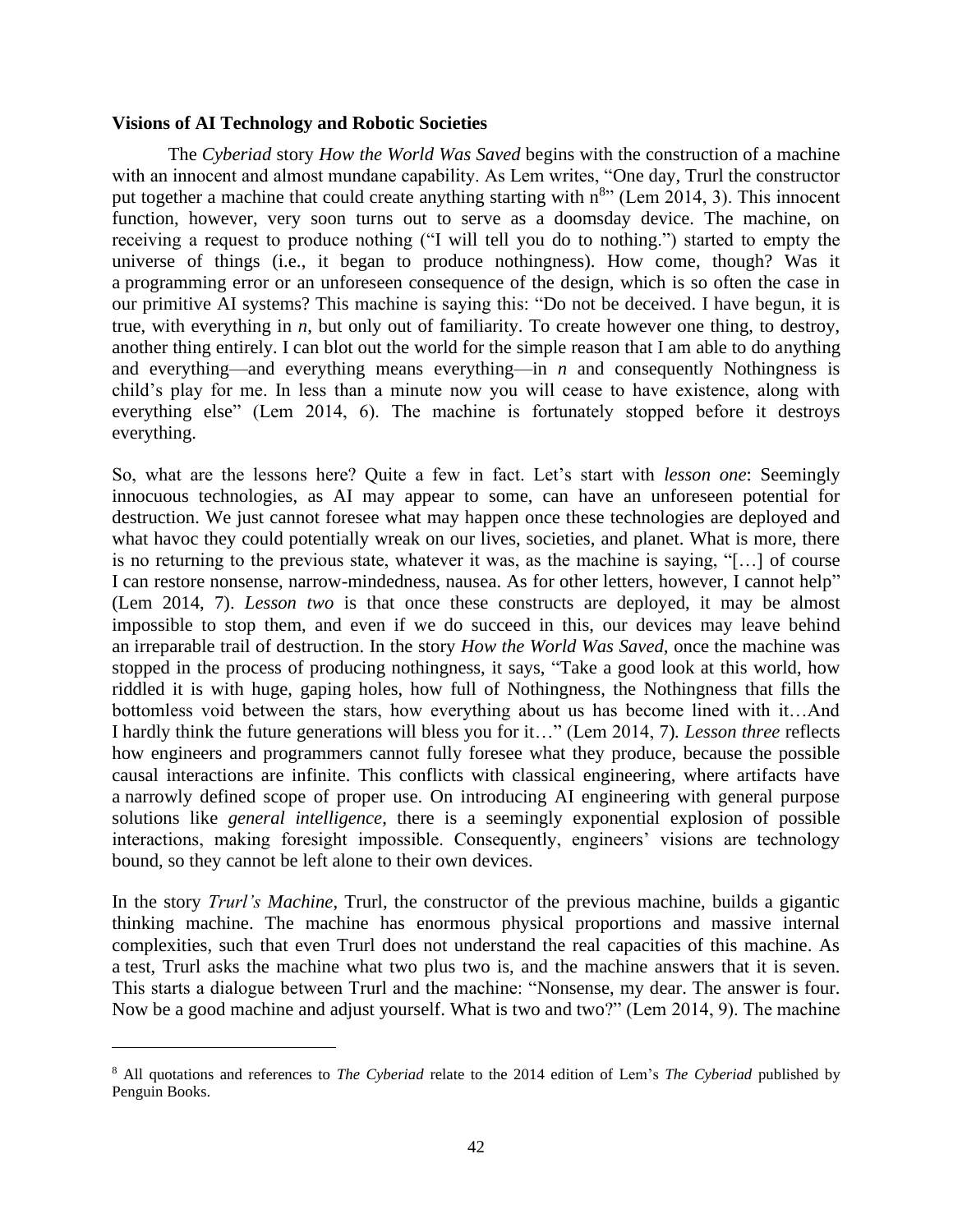answers again that it is seven. Despite several attempts to adjust the machine, these attempts seem rather haphazard, and the machine continues to insist on two plus two being seven. Trurl begins, in exasperation, to insult the machine. The machine finally responds, "You have insulted me for fourth, fifth, sixth and eight times. Therefore, I refuse to answer all further questions of a mathematical nature" (Lem, 2014, 11). At that point, the machine dislodges itself from its foundations and begins to pursue Trurl with the obvious intention of punishing him for all his insults. Trurl runs away with the machine in hot pursuit, with it wreaking havoc and destruction in its path. The machine finally succumbs to natural forces and dies in a sense, thus saving Trurl.

Now, what are the lessons in *Trurl's Machine*? Again, there are quite a few. *Lesson one* is that a sufficiently complex system will always be beyond our understanding and control. AI systems are already like this and will continue to become even more so in future. *Lesson two* is that super-intelligent AI systems, such as what we think of as General AI systems, could have their own logic that we cannot understand. These systems may pose a threat to societies, because their logic is not our logic, and their objectives, being autonomously created, will not necessarily align with ours. Indeed, some form of the paper clip AI factory is a highly possible scenario (Bostrom 2014, Rogners 2017, Gans 2018)! *Lesson three* is that engineers are generally seen in a positive light as individuals who are improving human living standards, but this is generally an illusion that derives from the uncritical Promethean view of technology.

The reality of the engineering profession is different, because engineers and other technologists rarely foresee, nor are they interested in foreseeing, the effects of their constructions beyond the purely technical perspective. Rarely are they aware, or wish to be aware, of the huge moral responsibility their work may carry. Due to this shortcoming, engineers can potentially play very negative roles in society. Lem warns us that technology in the hands of short-sighted individuals can be dangerous when left without supervision and societal control, and by no means should we perceive engineering as a kind of Nietzschean *Übermensch* beyond reproach. *Lesson four* is that building autonomy without control into AI-driven systems will result in systems that set their own goals and *telos*, and some possible scenarios that may not necessarily benefit the human race are presented by Lovelock (2020). Lovelock envisions a new era on the Earth called Novacene in which synthetic machines take over the Earth. In Novacene, the Earth is populated by cyborgs, which are self-replicating, self-improving mechanical systems that will eventually dominate and rule the Earth. These cyborgs will possess intelligence and knowledge beyond our understanding. To quote Lovelock, "cyborgs […] will design and build themselves from the artificial intelligence systems we have already [sic!] constructed. These will soon become thousands then millions of times more intelligent than us" (Lovelock, 2020, 29). Despite the vast difference in intellectual power, the relationship between cyborgs and humans will be peaceful, at least in the early stages of Novacene, as Gaia (i.e., the Earth) will need to maintain biological life (including us) to maintain the thermal balance of its (her?) ecosphere. In other words, cyborgs and we will need each other, but only during the early phase of Novacene (Lovelock, 2020, 30). Eventually, however, we will be "no more masters of our creations than our muchloved pet is in charge of us" (Lovelock, 2020, 119). It seems Lem was not too far removed from the current thinking about the prospects of General AI and synthetic life, because Lovelock's Novacene cyborgs and Lem's Trurl-made thinking machines are frighteningly similar. An extra twist is added to Lem stories, though, when we realize that the two engineer–constructor protagonists of the *Cyberiad*, Trurl and Klapaucius, are robots themselves. They are creating new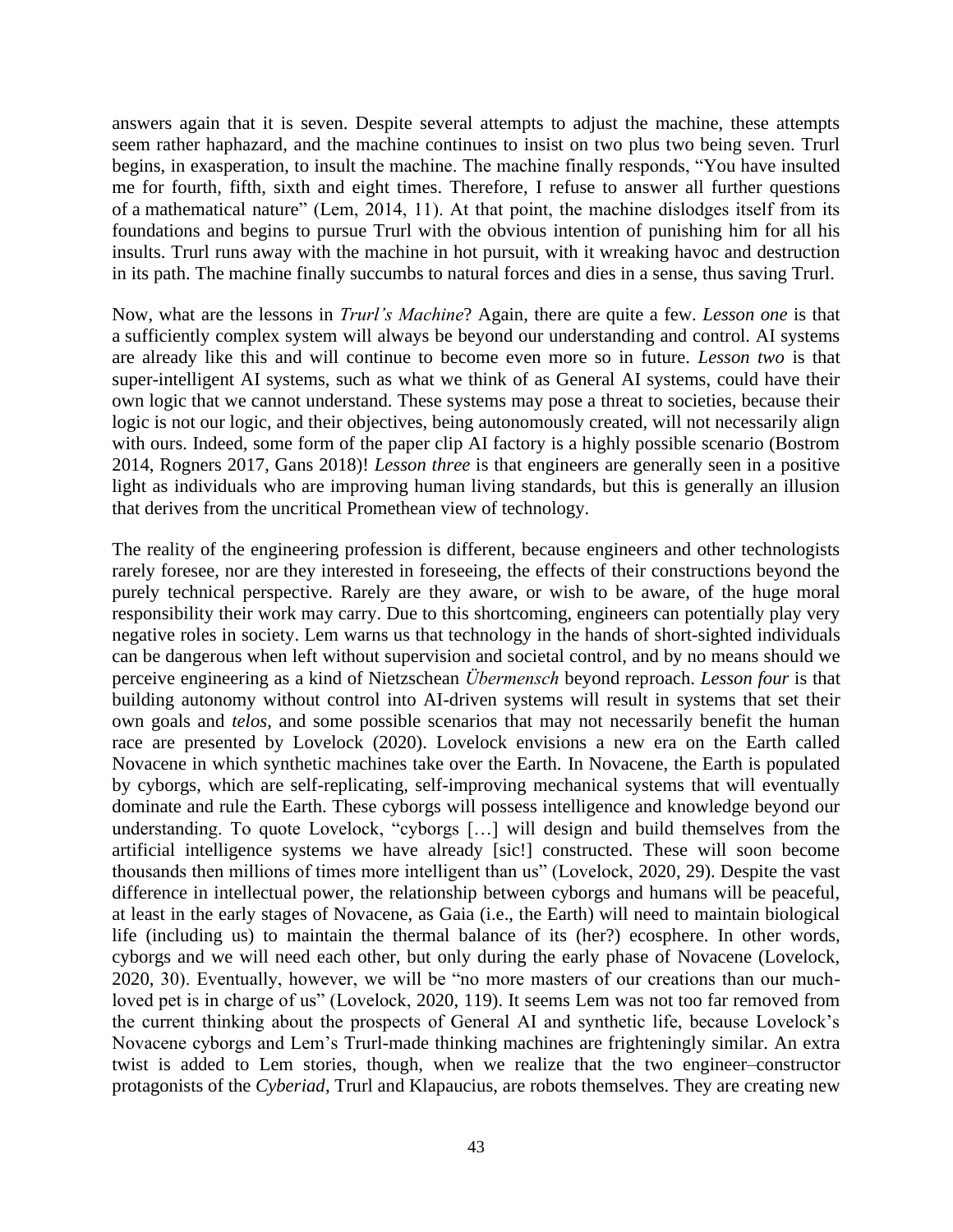living systems by developing new inventions, just like Lovelock imagined in Novacene. We may wonder if the *Cyberiad* world is a reflection of Lovelock's Novacene, or vice versa?

In the story *The First Sally (A) or Trurl's Electronic Bard,* we encounter a newly constructed machine that can write poetry. The basis of the concept behind the software for this electronic bard is that all poets are products of civilization, one where the mind of a poet is a sort of program working with accumulated information. Thus, it seems obvious that if we feed the entire history of human civilization into the machine, it should be able to generate poetry, having been given some understanding of what poetry is. After generating some incomprehensible garbage, Trurl's machine begins to create complex poetry and eventually exceeds in quality and quantity the work of any human poet. The generated verses take any desired form, and the machine floods the inhabitants of the universe with masterpiece after masterpiece, eventually converting stars and galaxies into forms of poetic work. Ultimately, nobody wants these masterpieces anymore, nobody wants this synthetic art, but the machine cannot be stopped. The disastrous works of this electronic poet were eventually curtailed not by turning the machine off but by hauling it to a dark corner of the universe where its products cannot be seen or heard by anyone.

So, where is the lesson in this? There is quite a substantial one: We are exploring the creativeness of AI systems, something we are bound to see more of in future. We have paintings generated by AI, and we have poetry and novels (*Art that*… 2021, Hart 2020, Lau et al. 2020, Tang 2020). All these efforts are based on Lem's assumption in the story, namely that human creativity is simply a (programmable) function that requires suitable software and a knowledge base. As such, a specific work of art is simply a specific combinatorial construct selected based on some optimization function that follows some rules. It uses a knowledge base representing the human experience, or at least some digital version of it. Human creativity can therefore be programmed, because the human experience is "digitizable," and there is nothing special about it. There is therefore nothing special about us humans. Thus, Shakespeare was just the lucky monkey (*Parable of Monkies*, 2021)? With such creative AI, we could potentially flood the universe with unheard of masterpieces in vast numbers, because machines will produce more and more, faster and faster, like an army of Beatos de Lieban, Leonardos, Matisses, Turners, Dicksons, Blakes, Owens, Sassons, Kafkas, Lems, and so on. But is this really what we want? Is an AI–generated Blake or Dickson really Blake or Dickson? We suggest not, which begs the question of what the point of AI-created art is? Is there one? News about computer-generated poetry and art is more aimed at the lay audience or funding agencies to generate some excitement in the media rather than report some significant technical progress. Lem's message, however, is that in future societies, human art will still have a unique place, whatever Google and other technocratic institutions may claim.<sup>9</sup>

In the story *The Fifth Sally or The Mischief of King Balerion,* we witness the havoc resulting from a device that facilitates the transfer of the mind and its complete personality from one body

<sup>&</sup>lt;sup>9</sup> Art is perceived as the search for the expression of human spiritual values like beauty, goodness, and truth. If society were flooded with artificial art, it would inevitably lead to devaluing the meaning of art and the role it plays in society. This would in all probability lead to the "mechanization" of man and the loss of spirituality, as suggested by Jay David Bolter in (Bolter, 1984).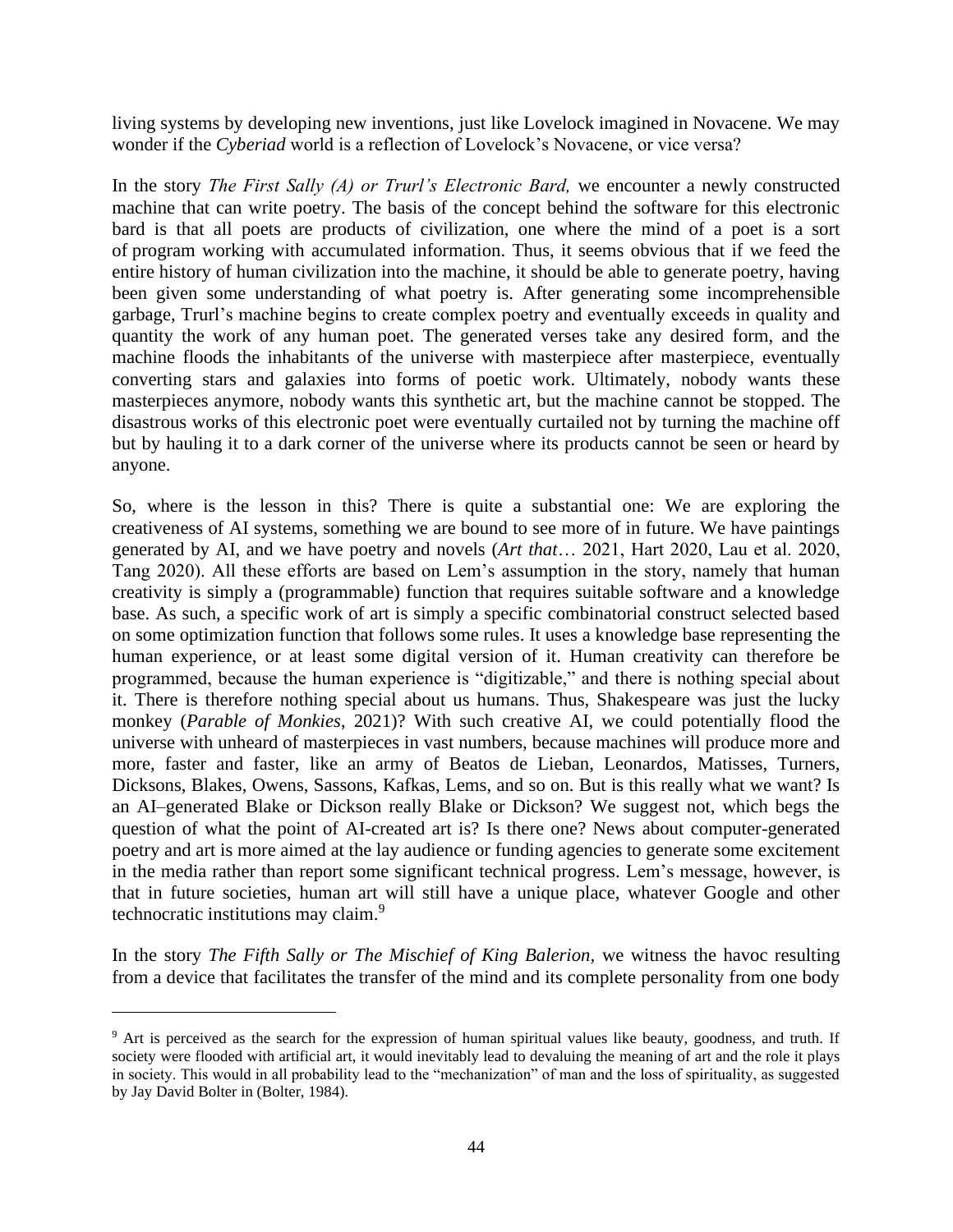to another. This device has of course been constructed and created by Trurl. It is acquired by the king of a distant world as a sort of toy, so he can play hide and seek with his subjects. A problem arises after several exchanges because nobody knows where the king is, or more specifically, *who* the king is, because the king has taken on the physical embodiments of various characters. Thus, for example, a sailor claiming to be the king looks to all outside observers to be a sailor, despite his claims to the contrary. A cascade of similar cases follows. Trurl, in the king's body, is under deep sedation, because Trurl cannot grasp the reality of the situation, and he claims that he is not the king despite observers clearly seeing him as the king. Klapaucius, after enumerable mishaps, explains to the king-Trurl the gravity of the situation, and it is only then that Trurl restores order by putting himself into his own body again. In turn, the sailor's mind is moved into the body of the king, the mind of the king is passed into a cuckoo clock, and the cuckoo clock's mind is placed in the body of the chief policeman. This way, order in the kingdom is restored. With some irony, Lem adds that the cuckoo clock with the mind of the king and the chief policeman with the mind of the cuckoo clock were performing just right.

Is there a lesson for us in *The Fifth Sally or The Mischief of King Balerion*, even if the story seems completely improbable? What is this story about? In the story, Lem talks about synthetic minds that have an ontological presence and can therefore be thought of as manipulatable objects, just like how AI parlance refers to synthetic minds and whole brain emulation (WBE). A synthetic mind is an artificially created system that seeks to emulate some aspects of human mental function, while WBE is a theoretical framework for exploring the possibility of creating a synthetic mind that accurately emulates all aspects of the human mind. In this case, Lem is talking about complete mind transfer (i.e., WBE).

A WBE is by definition indistinguishable from the human mind (Shanahan 2014, Sandberg – Bostrom 2008, Eckersley – Sandberg 2013, Koene 2006, Hayworth 2010). Sandberg and Bostrom position the brain and the mind as being essentially the same, so they claim that an exact emulation of the brain will also be an exact emulation of the mind. In other words, the functions of the brain are the functions of the mind. We are of course operating on the assumption that WBE is technically feasible, even if our current technology is not adequate for it (e.g., Shanahan 2014, Sandberg – Bostrom 2008, Hopkins 2012). Indeed, we are merely claiming that there are no technical obstacles<sup>10</sup> prohibiting such a construct in principle. Such an emulated brain would be denoted as an artifact, where by "artifact" we refer to a construction that has been purposely created by a human. (For a more complete definition of this term, see, for example, Margolis – Laurence 2007, Houkes 2009, Thomasson 2009, Borgo – Vieu 2009). Our definition therefore follows the dictionary usage.<sup>11</sup> We do not identify any specific physical medium for such an artifact. It could be made from biological material or be silicon-based much like current computer hardware, or it could be something else entirely (Shanahan 2014). What is important is that it is a human construct rather than a naturally occurring object. As WBE is defined as an "exact working copy of a particular brain in nonbiological substrate" (Shanahan 2014, 15, Sandberg – Bostrom 2008), it replicates all the capacities of the human brain.

<sup>&</sup>lt;sup>10</sup> For example, such emulation would not break any physical laws like a *perpetuum mobile* system would.

<sup>&</sup>lt;sup>11</sup> "[A] usually simple object (such as a tool or ornament) showing human workmanship or modification as distinguished from a natural object" (Merriam-Webster, 2021).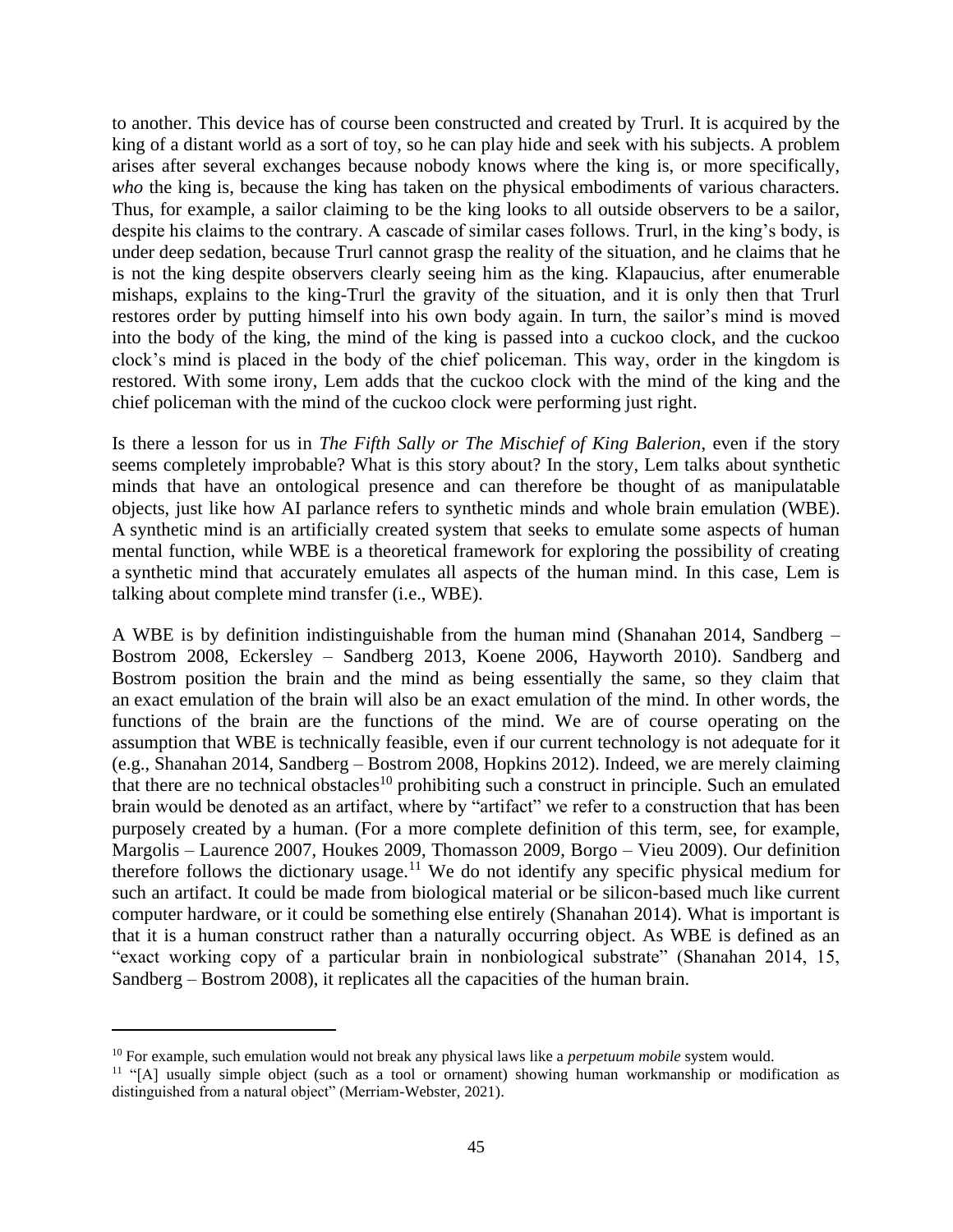Thus, the research that would to some extent justify that the concept behind *The Fifth Sally or The Mischief of King Balerion* is already being realized, at least in a conceptual manner. However, nobody in the research community questions what the consequences would be were WBE capacities actually available to us. Lem shows us what may possibly happen once we master WBE technology. We can only hope that the WBE of *The Fifth Sally* will never be fully realized.

The story of *The Sixth Sally or How Trurl and Klapaucius Created a Demon of the Second Kind to Defeat the Pirate Pugg* is about a machine that collects information. In the Pirate Pugg's own words, "My name is Pugg, I am thirty arshins in every direction, and it is true I rob, but in a manner that is modern and scientific, for I collect precious facts, genuine truths, priceless knowledge, and in general all information of value" (Lem 2014, 148). The Pirate Pugg hunts for cosmic caravans passing his way and releases his captives only after they give him all the information they have, and the information must be novel, true, and relevant. As the Pirate Pugg has been collecting information for eons, hardly anyone can ever satisfy his thirst for knowledge, so most encounters with this machine end up with the destruction of the captives. Trurl and Klapaucius only escape the Pirate Pugg after providing him with a device capable of extracting all the relevant information from the atomic level of cosmic matter. Trurl and Klapaucius's machine for extracting information swamps the Pirate Pugg with relevant and true information at a speed and volume that swiftly overwhelm his capacity to comprehend, making him practically inoperable. In Lem's words, "thus was the Pirate Pugg severely punished for his inordinate thirst for knowledge" (Lem 2014, 159).

It may be that *The Sixth Sally* comes closer to our reality than the other stories. Indeed, we are living in an information age where we are flooded with information, so we no longer know (if we ever did) what information is relevant and what is not. What will this lead to? Will we be made "practically inoperable" by the excess information? What should we know? And what is the "right" amount of information we need to live? Also, what would it mean for us to become "practically inoperable"? Does this mean that we would become passive epistemic agents, just consuming whatever comes our way?

As implied in *The Sixth Sally*, it seems that a contemporary, comprehensive, and complete description or conceptualization of the world, or indeed the universe, is impossible without some notion of form, organization, or structure (Krzanowski 2020, Krzanowski 2021). The constructors' machine extracts information (i.e., knowledge) from the atomic structures of the Universe. (We should add that when Lem was writing *The Cyberiad*, the dominant concept of information was mostly related to Shannon's theory of communication and related domains.) A reductive description of the world in purely mechanical terms based on groups of elements is incomplete, so some form must be added to it. This means that the elements making up the world, whatever they may be, must have some organization or form to become something. It is then quite easy to claim that information (in some way or other) is everywhere and in everything, so it is a foundation of the universe—this is what Lem is saying.

The modern realization of the Pirate Pug is the Internet. It is a relentless collector and disseminator of information, any information. While the Pirate Pug ambushes cosmic caravans, the Internet also ambushes us. The Internet and the Pirate Pug are pro-active, dynamic epistemic agents. The term epistemic agency (EA) is most commonly used to denote the ability to choose,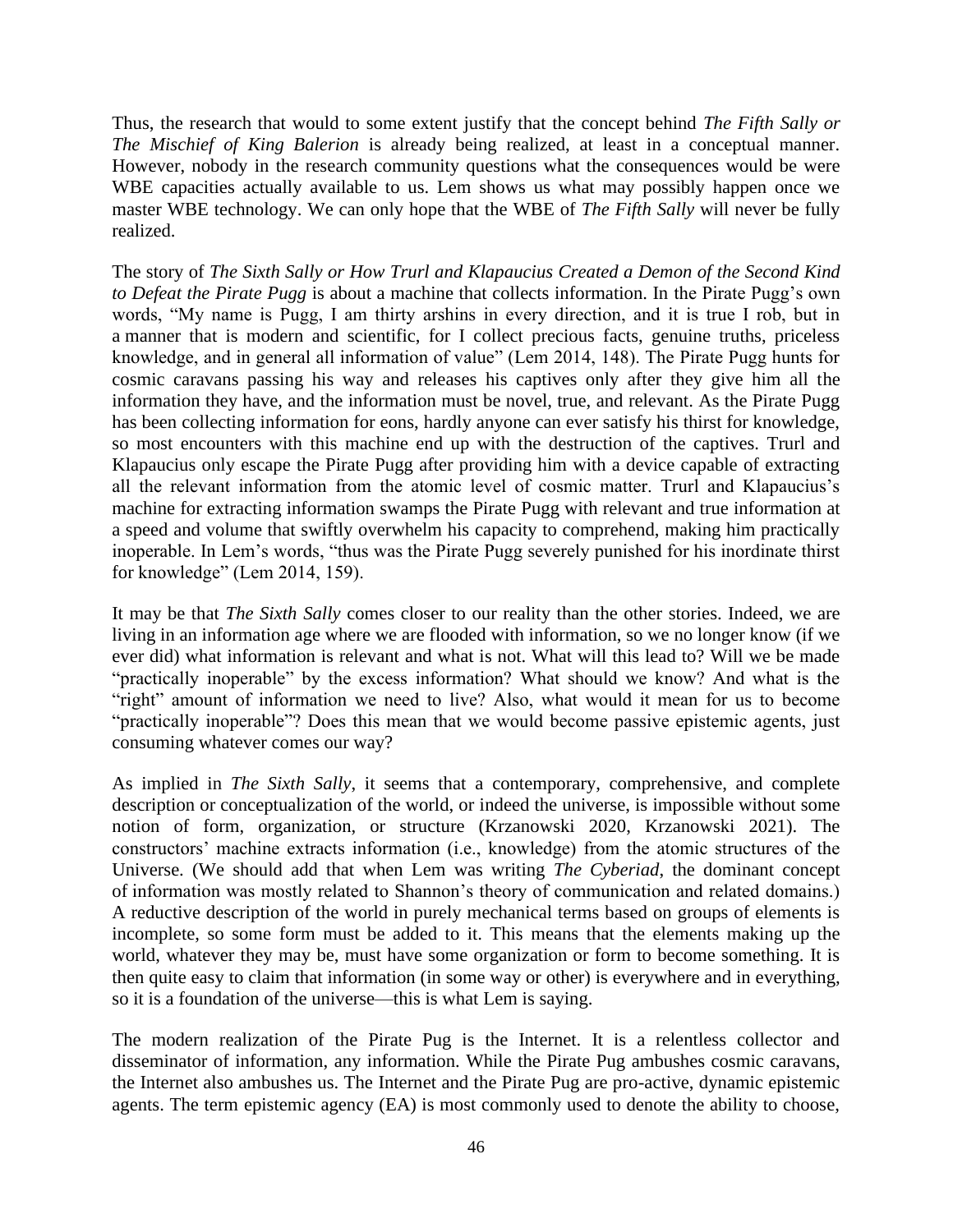reflect upon, and freely form beliefs (e.g., Elgin 2013, Olson 2015, Puzzo 2015). Epistemic agency may also refer to a passive or active capacity of a system, organization, artifact, or person to impact or influence someone else's doxastic position (e.g., Schlosser 2019). The Internet therefore has epistemic agency in the sense of influencing our beliefs, views, and choices (e.g., Wylie 2019, Zuboff 2019).

Our own epistemic agency is founded on free access to information and a set of critical reasoning skills, namely our reasoning and judgment faculties. These act as knowledge filters separating useless information from the relevant information in the knowledge machine. While the existence of our epistemic agency is often denied and trivialized (e.g., Kornblith 2012, Ahlstrom-Vij 2013, Puzzo 2015), it serves a critical function for us by providing the foundation for our knowledge of the world, because poor knowledge leads to poor decisions and life choices. While it is true that our beliefs are largely shaped by our schools, parents, society, culture, the media, and religions and their clerics, we have developed critical faculties to evaluate these influences and gained some understanding of their role and *modus operandi* as epistemic agents. Indeed, the precise function of epistemic agency is to reflectively engage with the world. The extent to which we care to do it, rather than just passively internalize external messages, is a separate question.

The Internet can be understood as a technological complex for transferring, harvesting, analysing, and manipulating data and its users' experiences, and this is a new form of epistemic agency. With it permeating even the most intimate aspects of our lives (e.g., Wylie 2019, Zuboff 2019), we urgently need to affirm its epistemic role. Indeed, the Internet's epistemic purpose is not to ensure our well-being but rather instill in us someone else's values and beliefs (e.g., Kaiser 2019, Wylie 2019), all with the sole purpose of making us less critical, more obedient, less reflective, and more susceptible to external persuasion. In fact, the Internet, as an epistemic agent, seeks to dissolve our doxastic attitudes and substitute them with artificially created ones. Once we are deprived of our own epistemic capacities, the Internet can control our choices, decisions, views, and beliefs in ways we do not realize. There are ample examples of this (e.g., Mineo 2017, Kaiser 2019, Wylie 2019, Zuboff 2019). The mechanisms that the Internet uses for its epistemic agency fall nothing short of brainwashing, with it employing devices like perspecticide, echo chambers, filtering, personalization, astroturfing, fake news, deep fakes, and cognitive hacking, to name but a few. The scale of these activities and their destructive effects on society are difficult to fathom for a non-technical person (e.g., Gibbs 2014, King et al. 2017, Kaiser 2019, Wylie 2019), which includes most of the public. Lem's lesson from this story is that too much information, even relevant information, does not lead to knowledge but rather stupor and apathy.

#### **What Do We Learn from Lem?**

The questions about AI technologies and the future of humanity, ones we are just now beginning to realize, were foreseen by Lem more than half a century ago when computers were a little-known construct and post-humanity was a non-existent concept. What is more, AI technology was nothing but a dream that was reflected somewhat in Turing's and Wiener's works. Lem did not have the insight, experience, or expertise of Stephen Hawking, Elon Musk, Steve Wozniak, or Bill Gates, yet his visions were much more specific and precise than the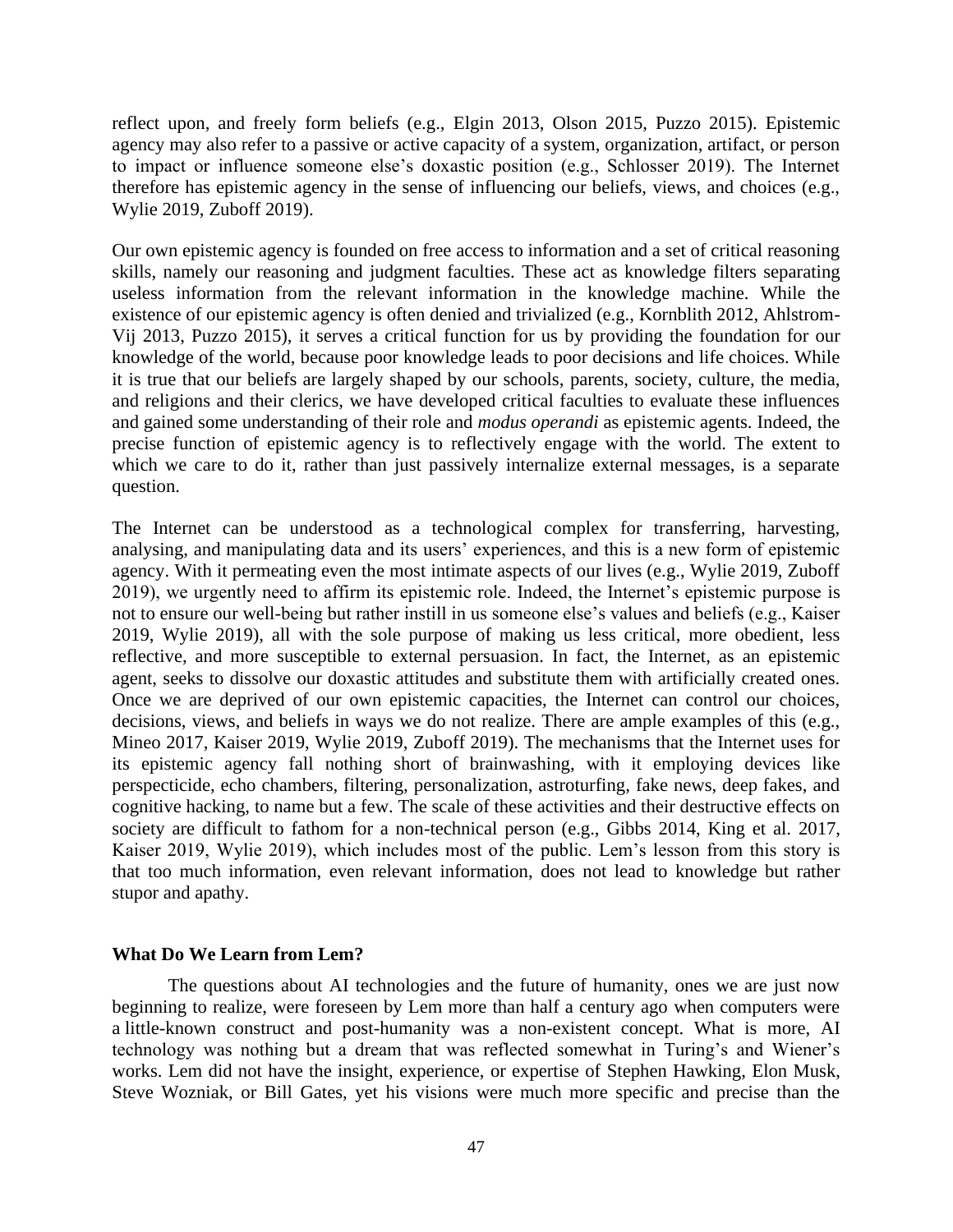prophecies of these individuals. Camouflaged in sci-fi stories and couched in the fantastic language of fairy tales, Lem's visions of a technological post-human, yet so human, civilization driven by automated systems is only now, and by very few, being slowly comprehended as events unravel before our eyes.

The stories discussed in this essay illustrate the dark scenarios resulting from uncritically accepting AI technology, something that has been alluded to in more vague ways by Hawking, Musk, Wozniak, and Gates. The story of *How the World Was Saved* teaches us that complex technology always has some unforeseen consequences that may have disastrous, irreversible effects. *Trurl's Machine* conveys the warning that General AI or super-intelligent systems will have their own logic and goals, and we may be victims of their designs. *The First Sally (A) or Trurl's Electronic Bard* represents a critique of synthetic art, because art is the expression of a deeply human experience, spiritual life, and values. Any form of synthetic art will therefore be empty and vacuous. *The Mischief of King Balerion*, meanwhile, carries the warning that any attempt to emulate the human mind through WBE will, in all probability, wreak havoc through society, something that is never mentioned by WBE research teams. *The Sixth Sally* or *How Trurl and Klapaucius Created a Demon of the Second Kind to Defeat the Pirate Pugg* is a clear warning against the unlimited flow of unfiltered information, which will result in mental stupor rather than the enlightenment that the prophets of the Information Highway have promised.

Lem's visions of the dangers of AI and cyber societies are much more specific than any warnings coming from our own technology gurus.<sup>12</sup> Indeed, the technologically honed minds of our technocrats are simply unwilling or unable to guide us into the future. (Imagine autonomous robots with the power to decide our future running on MS Windows or an Android-like OS.) The future they foresee is more of the same but with a different shade, a definite improvement without any glitches. (The usual message is that any glitches will be fixed in a subsequent release, but the problem Lem indicates is that there may be no time for such a release.) Our technology leaders always offer us progress, whatever this may mean in practice. To really explore what may be coming, and what new technologies may bring to us, we need the mind to become unhinged, like that of Lem. Lem's visions of future societies oriented around AI and robotics explore AI technology in a deeper and more nuanced way than the current technological visions from our leading technological prophets. What is coming, based on Lem's visions, may not be the AI-driven nirvana in the dreams of Schwab (2016) or Kurzweil (2015).

While Lem's fantastic worlds are societies of AI automata, at their foundations, they are deeply human with human suffering, desire, pleasure, values, sins, problems, and challenges. This is why we may regard Lem's robotic societies as potential human societies in a future digital world following the technological singularity (e.g., Kurzweil 2005, Chalmers 2010, Talaga 2021, and

<sup>&</sup>lt;sup>12</sup> The Future of Life website claims that "Most researchers agree that a superintelligent AI is unlikely to exhibit human emotions like love or hate, and that there is no reason to expect AI to become intentionally benevolent or malevolent. Instead, when considering how AI might become a risk, experts think two scenarios most likely: The AI is programmed to do something devastating…The AI is programmed to do something beneficial, but it develops a destructive method for achieving its goal." Available at [https://futureoflife.org/background/benefits-risks-of](https://futureoflife.org/background/benefits-risks-of-artificial-intelligence/)[artificial-intelligence/>](https://futureoflife.org/background/benefits-risks-of-artificial-intelligence/) The Future of Life institute is obviously missing the nefarious effects of AI systems that are already deployed (e.g., social networks), proposing some "maybe" and "possibly" scenarios at some unspecified future time. This all treats AI as being distant, unspecific, and less real.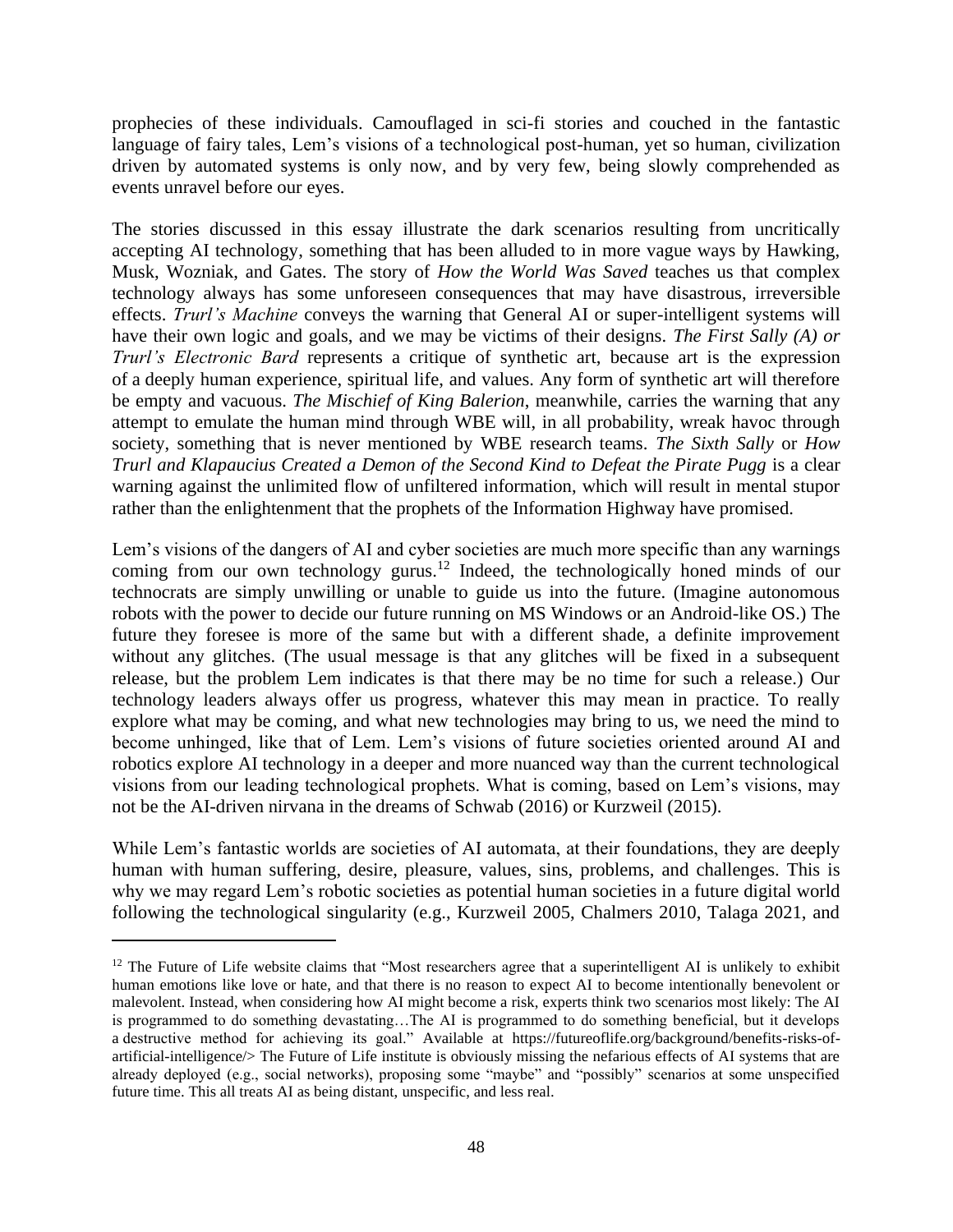many others). Lem points out that technology is always unpredictable and fallible, and it always has some effects and applications that we cannot foresee. There are also always errors and malfunctions in such systems. Technology, as our creation, is never perfect, so it is bound to fail sooner or later in some unpredictable way at some unknown place and time, or it may do things that were not planned (i.e., unforeseen). What is more, the more complex and all-encompassing technology becomes, the more complex and significant its failures will be. Technology has a hidden dark side, and it will always enslave us in some way.<sup>13</sup> We design technology to help us in life, but technology itself changes us, and with each technological enhancement, we lose a part of ourselves. Now, Lem asks this: What do we gain in exchange? What would happen if we lost agency, and when would we even realize that we had lost it? To avoid completely irreversible disasters, whether foreseen or unforeseen, Lem says we need a red button and someone to control it. Technological eschatology does not offer any kind of paradise but rather promises the dehumanization of reality. In Lem's *Cyberiad* stories, the red button was Trurl and Klapaucius, who are god-like constructors and engineers, but their ilk are not among us today. If we do not have them, we may be heading for a disaster on a cosmic or at least planetary scale. In the best case, we could dehumanize ourselves, raiding our essential humanity in return for unclear promises of technological progress.

### **Bibliography**

*Art that capture the eye and the mind* (2021), [online], [accessed 2021-09-02], available at: [<https://www.artaigallery.com/](https://www.artaigallery.com/) >.

*Parable of Monkey* (2021), [online], [accessed 2021-09-02], available at: [<https://www.angelfire.com/in/hypnosonic/Parable\\_of\\_the\\_Monkeys.html](https://www.angelfire.com/in/hypnosonic/Parable_of_the_Monkeys.html) >.

*The 6 Levels of Vehicle Autonomy Explained* (2021), [online], [accessed 2021-09-02], available at: [<https://www.synopsys.com/automotive/autonomous-driving-levels.html>](https://www.synopsys.com/automotive/autonomous-driving-levels.html).

Ahlstrom-Vij, K. (2013): Why We Cannot Rely on Ourselves for Epistemic Improvement, in *Epistemic Paternalism: A Defence*. Palgrave Macmillan, 6–38.

Bolter, J. D. (1984): *Turing's Man: Western Culture in the Computer Age*, University of North Carolina Press.

Borgo, S. – Vieu L. (2009): Artefacts in Formal Ontology, in Gabbay, D. et al. (eds.) *Philosophy of Technology and Engineering Sciences*, North Holland, 273–307.

Bostrom, N. (2014): *Superintelligence: Paths, Dangers, Strategies*, Oxford University Press.

Brockman, J. (2020): *Possible minds. 25 ways of looking at AI*, Penguin Books.

<sup>&</sup>lt;sup>13</sup> As much as we possess technology, technology also possesses us. On the complex relations between technology, society, and individuals one may read, to start with, Heidegger's *The Question Concerning Technology* (Heidegger 1954), which is a rather dated but still relevant work, as well as more modern studies like, for example, Lazzarato's *Capital Hates Everyone* (Lazzarato 2021). In the *Cyberiad*, Lem makes the same point.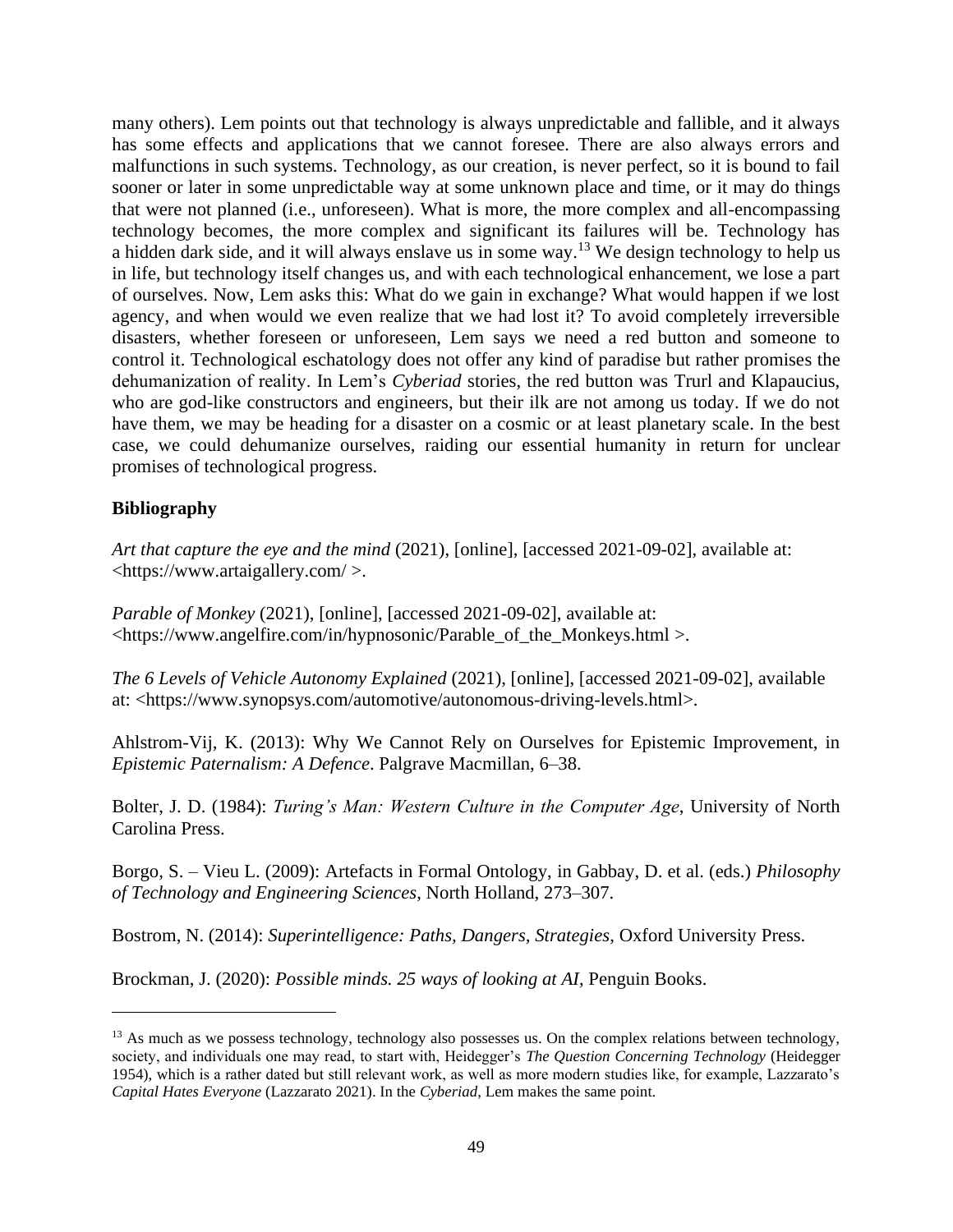Bush, J. (2021): *Predictions in technology are almost always wrong*, [online], [accessed 2021- 09-02], available at: [<https://www.electronicspecifier.com/industries/industrial/predictions-in](https://www.electronicspecifier.com/industries/industrial/predictions-in-technology-are-almost-always-wrong)[technology-are-almost-always-wrong>](https://www.electronicspecifier.com/industries/industrial/predictions-in-technology-are-almost-always-wrong).

Chalmers, D. (2010): The Singularity: A philosophical analysis, *Journal of Consciousness Studies* 17 (9(10)), 7–65.

Eckersley, P. – Sandberg, A. (2013): Is Brain Emulation Dangerous?, *Journal of Artificial General Intelligence* 4(3) 170–194.

Elgin, C.Z. (2013): Epistemic Agency, *Theory and Research in Education* 11(2), 135–152.

Gans, J. (2018): *AI and the paperclip problem*, [online], [accessed 2021-09-02], available at: [<https://voxeu.org/article/ai-and-paperclip-problem>](https://voxeu.org/article/ai-and-paperclip-problem).

Gibbs, S. (2014): Facebook apologises for psychological experiments on users, *The Guardian*, 2014-7-2, [online], [accessed 2021-09-02], available at: [<https://www.theguardian.com/technology/2014/jul/02/facebook-apologises-psychological](https://www.theguardian.com/technology/2014/jul/02/facebook-apologises-psychological-experiments-on-users)[experiments-on-users>](https://www.theguardian.com/technology/2014/jul/02/facebook-apologises-psychological-experiments-on-users).

Hart, M. (2020): Google's New AI Helps You Write Poetry Like Poe. *Nerdist* [online], [accessed 2021-09-02], available at: [<https://nerdist.com/article/google-ai-writes-poetry-like-legendary](https://nerdist.com/article/google-ai-writes-poetry-like-legendary-poets/)[poets/>](https://nerdist.com/article/google-ai-writes-poetry-like-legendary-poets/).

Hayworth, K. (2010): *Killed by bad philosophy: Why brain preservation followed by mind uploading is a cure for death*, [online], [accessed 2021-09-02], available at: [<http://www.brainpreservation.org>](http://www.brainpreservation.org/).

Heidegger, M. (1977): The Question Concerning Technology, in Heidegger, M., *Basic Writings*, Harper & Row.

Houkes, W. (2009): Introduction. In Gabbay D. et al. (eds.) *Philosophy of Technology and Engineering Sciences*, North Holland.

Kaiser. B. (2019): *Targeted*, Harper Collins Publishers.

King, G. – Pan, J. – Roberts, M. E. (2017): How the Chinese Government Fabricates Social Media Posts for Strategic Distraction, Not Engaged Argument. *American Political Science Review* 111(3), 484–501.

Kobiela, F. – Gomułka (eds.) (2021): *Filozoficzny Lem*, Wydawnictwo Alethea.

Koene, R. A. (2006): Scope and resolution in neural prosthetics and special concerns for the emulation of a whole brain, *The Journal of Geoethical Nanotechnology* 1, 21–29, [online], [accessed 2021-09-02], available at: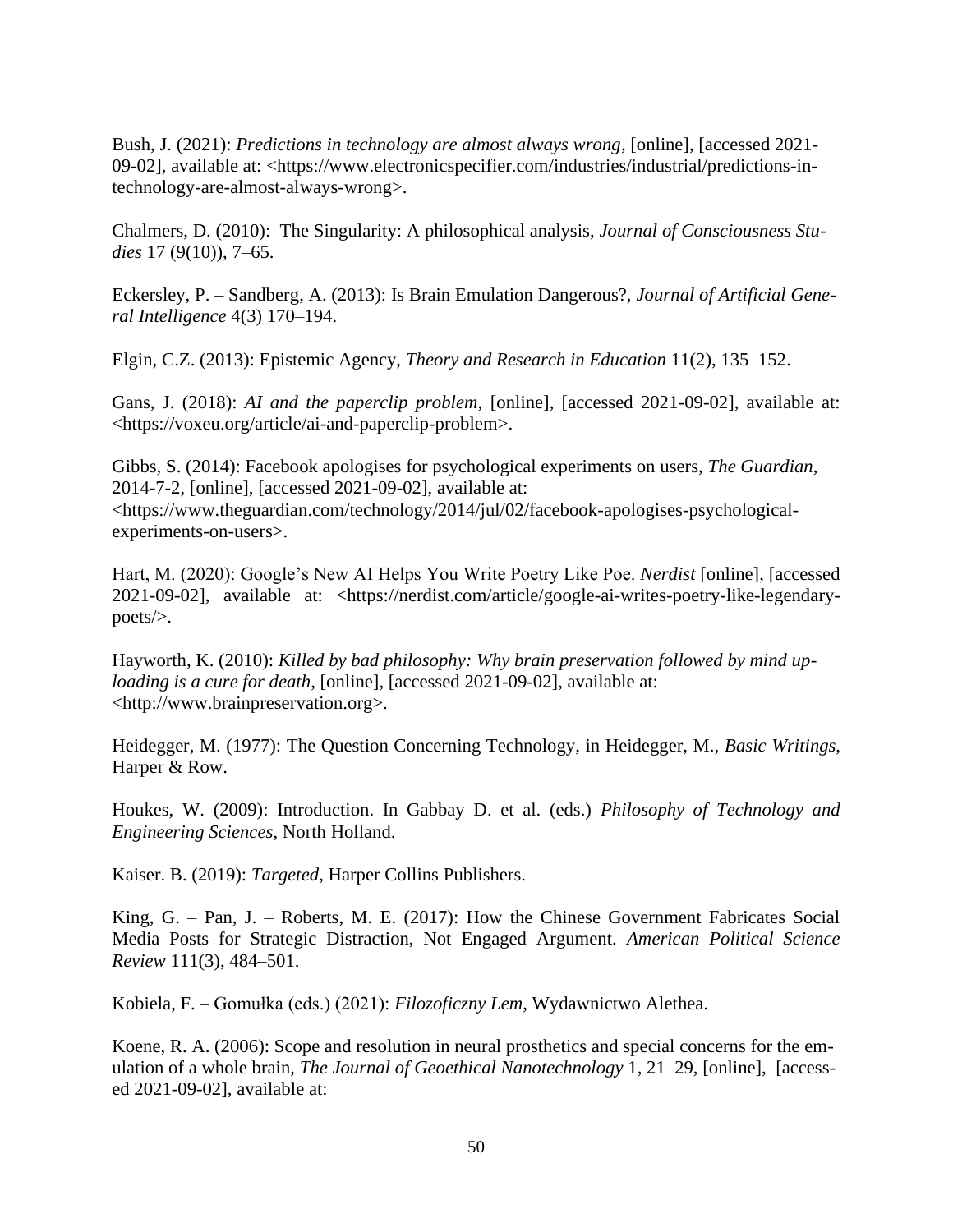[<https://www.terasemjournals.org/GNJournal/GN0104/koene\\_01a.html>](https://www.terasemjournals.org/GNJournal/GN0104/koene_01a.html).

Kornblith, H. (2012): *On Reflection*, Oxford University Press.

Krzanowski, R. (2020): Why can information not be defined as being purely epistemic? *Philosophical Problems in Science (Zagadnienia Filozoficzne w Nauce)*, 68, 37–62.

Krzanowski, R. (2021): *Ontological Information: Investigation into the properties of ontological information*, PhD thesis, Pontifical University of John Paul II in Kraków, [online], [accessed 2021-09-02], available at: [<http://bc.upjp2.edu.pl/dlibra/docmetadata?id=5024>](http://bc.upjp2.edu.pl/dlibra/docmetadata?id=5024).

Kurzweil, R. (2005): *The Singularity is Near*, Viking Books.

Larkin, B. (2018): *30 Craziest Predictions About the Future Experts Say Are Going to Happen*, [online], [accessed 2021-09-02], available at: [<https://bestlifeonline.com/crazy-future](https://bestlifeonline.com/crazy-future-predictions/)[predictions/>](https://bestlifeonline.com/crazy-future-predictions/).

Lau J. H. – Cohn, T. – Baldwin, T. – Hammond, A. (2020): *This AI Poet Mastered Rhythm, Rhyme, and Natural Language to Write Like Shakespeare*, [online], [accessed 2021-09-02], available at: [<https://spectrum.ieee.org/this-ai-poet-mastered-rhythm-rhyme-and-natural](https://spectrum.ieee.org/this-ai-poet-mastered-rhythm-rhyme-and-natural-language-to-write-like-shakespeare#toggle-gdpr)[language-to-write-like-shakespeare#toggle-gdpr>](https://spectrum.ieee.org/this-ai-poet-mastered-rhythm-rhyme-and-natural-language-to-write-like-shakespeare#toggle-gdpr).

Lazzarato, M. (2021): *Capital Hates Everyone*, The MIT Press.

Lem, S. (2014) [1974]: *The Cyberiad*, Penguin Books.

Lovelock, J. (2020): *Novacene: The Coming Age of Hyperintelligence*, Penguin Books.

Maher, B. (2012): Controversial H5N1 influenza work likely to resume, *Nature* [online], [accessed 2021-09-02], available at: [<https://doi.org/10.1038/nature.2012.12089](https://doi.org/10.1038/nature.2012.12089) >.

Millett, P. et al. (eds.) (2016): *Gain-of-function research: Summary of the second symposium, March 10-11, 2016*, The National Academies Press.

Milmo, D. (2021): Facebook pauses work on Instagram Kids after teen mental health concern. *The Guardian*, 2021-9-27, [online], [accessed 2021-09-02], available at: [<https://www.theguardian.com/technology/2021/sep/27/facebook-pauses-instagram-kids-teen](https://www.theguardian.com/technology/2021/sep/27/facebook-pauses-instagram-kids-teen-mental-health-concerns)[mental-health-concerns>](https://www.theguardian.com/technology/2021/sep/27/facebook-pauses-instagram-kids-teen-mental-health-concerns).

Mineo, L. (2017): When it comes to internet privacy, be very afraid, analyst suggests: Surveillance is the business model of the internet,' Berkman and Belfer fellow says, *The Harward Gazette*, 2017-8-24, [online], [accessed 2021-09-02], available at: [<https://news.harvard.edu/gazette/story/2017/08/when-it-comes-to-internet-privacy-be-very](https://news.harvard.edu/gazette/story/2017/08/when-it-comes-to-internet-privacy-be-very-afraid-analyst-suggests/)[afraid-analyst-suggests/>](https://news.harvard.edu/gazette/story/2017/08/when-it-comes-to-internet-privacy-be-very-afraid-analyst-suggests/).

Olson, D. (2015): A Case for Epistemic Agency, *Logos and Episteme* VI (4), 449–474.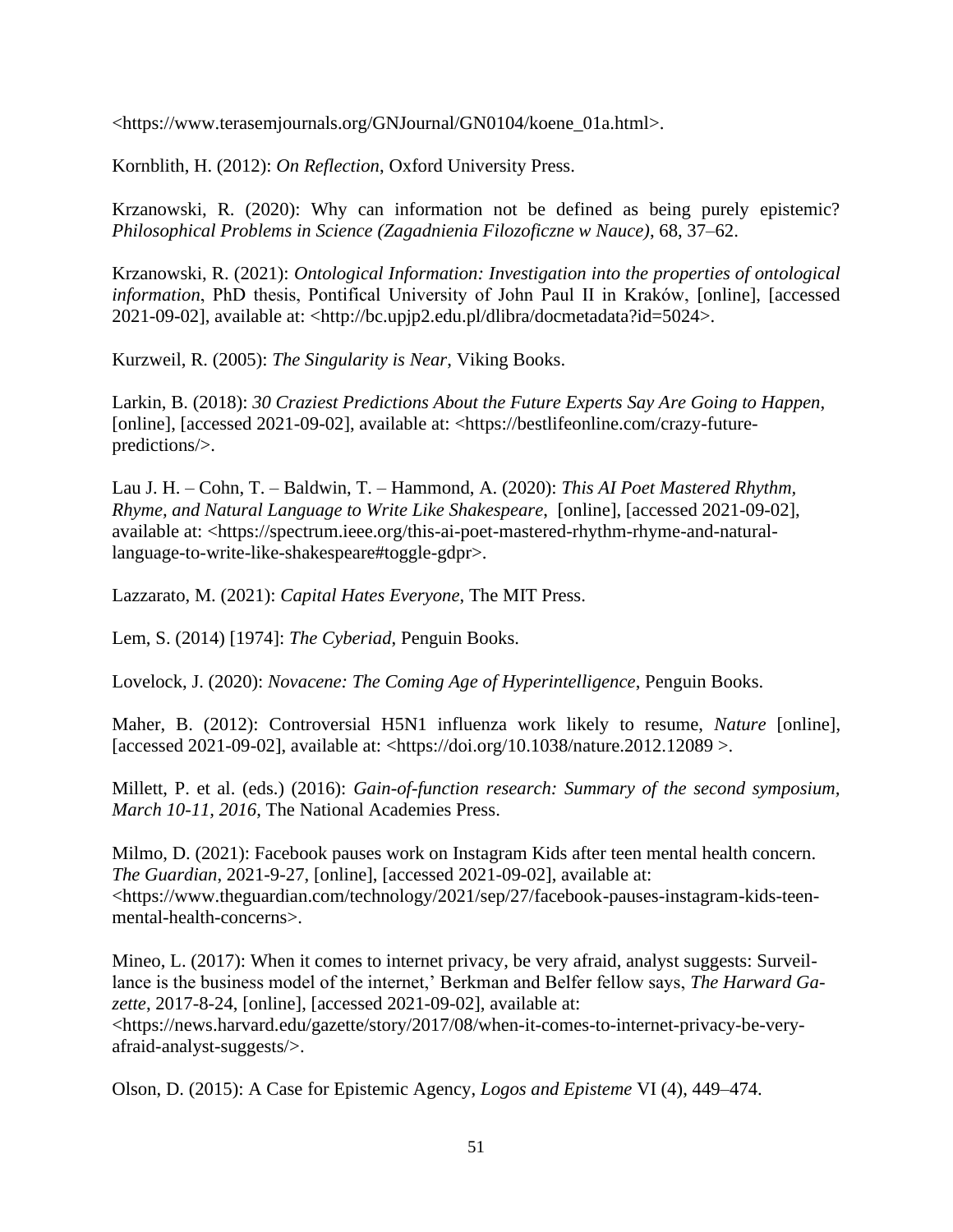Pestov, I. (2017): *The absolute worst technology predictions of the past 150 years,* [online], [accessed 2021-09-02], available at: [<https://www.freecodecamp.org/news/worst-tech](https://www.freecodecamp.org/news/worst-tech-predictions-of-the-past-100-years-c18654211375/)[predictions-of-the-past-100-years-c18654211375/](https://www.freecodecamp.org/news/worst-tech-predictions-of-the-past-100-years-c18654211375/) >.

Pogue, D. (2012): Use It Better: The Worst Tech Predictions of All Time, *Scientific American,* [online], [accessed 2021-09-02], available at: [<https://www.scientificamerican.com/article/pogue-all-time-worst-tech-predictions/>](https://www.scientificamerican.com/article/pogue-all-time-worst-tech-predictions/).

Puzzo, A. (2015): *Against Epistemic Agency*, MA Thesis, Queen's University, Kingston, Ontario, [online], [accessed 2021-09-02], available at: [https://qspace.library.queensu.ca/bitstream/handle/1974/13727/Puzzo\\_Andrew\\_201509\\_MA.pdf;](https://qspace.library.queensu.ca/bitstream/handle/1974/13727/Puzzo_Andrew_201509_MA.pdf;sequence=1) [sequence=1.](https://qspace.library.queensu.ca/bitstream/handle/1974/13727/Puzzo_Andrew_201509_MA.pdf;sequence=1)

Robert. P. (2021): La société des asociaux, *Le Monde diplomatique*, 68(810), 28, [online], [accessed 2021-09-02], available at: [https://www.monde](https://www.monde-diplomatique.fr/2021/09/RIMBERT/63484)[diplomatique.fr/2021/09/RIMBERT/63484.](https://www.monde-diplomatique.fr/2021/09/RIMBERT/63484)

Rogners, A. (2017): The Way the World Ends: Not with a Bang But a Paperclip, *The Wired*, [online], [accessed 2021-09-02], available at: [<https://www.wired.com/story/the-way-the-world](https://www.wired.com/story/the-way-the-world-ends-not-with-a-bang-but-a-paperclip/)[ends-not-with-a-bang-but-a-paperclip/>](https://www.wired.com/story/the-way-the-world-ends-not-with-a-bang-but-a-paperclip/).

Sandberg, A. – Bostrom, N. (2008): *Whole Brain Emulation: A Roadmap*, Technical Report #2008‐3, Future of Humanity Institute, Oxford University, [online], [accessed 2021-09-02], available at: [<https://www.fhi.ox.ac.uk/brain-emulation-roadmap-report.pdf>](https://www.fhi.ox.ac.uk/brain-emulation-roadmap-report.pdf).

Schab, K. (2016): *The Fourth Industrial Revolution*, Portfolio Penguin.

Schlosser, M. (2019): Agency, in Zalta, E.N. (ed.), *The Stanford Encyclopedia of Philosophy*  (Winter 2019 Edition), [online], [accessed 2021-09-02], available at: [<https://plato.stanford.edu/archives/win2019/entries/agency/>](https://plato.stanford.edu/archives/win2019/entries/agency/).

Selgelid, M. (2016): Gain-of-Function Research: Ethical Analysis, *Science and Engineering Ethics* 22 (4), 923–964, [online], [accessed 2021-09-02], available at: [<https://dx.doi.org/10.1007%2Fs11948-016-9810-1>](https://dx.doi.org/10.1007%2Fs11948-016-9810-1).

Shanahan, M. (2015): *The Technological Singularity*, The MIT Press.

Swirski, P. (ed.) (1997): *A Stanisław Lem Reader: Rethinking Theory*, Northwestern University Press.

Talaga, N. (2021): Don't Worry About The AI Singularity: The Tipping Point Is Already Here, *Forbes*, 2021-6-21, [online], [accessed 2021-09-02], available at: [<https://www.forbes.com/sites/nishatalagala/2021/06/21/dont-worry-about-the-ai-singularity](https://www.forbes.com/sites/nishatalagala/2021/06/21/dont-worry-about-the-ai-singularity-the-tipping-point-is-already-here/?sh=27a78a2c1cd4)[the-tipping-point-is-already-here/?sh=27a78a2c1cd4>](https://www.forbes.com/sites/nishatalagala/2021/06/21/dont-worry-about-the-ai-singularity-the-tipping-point-is-already-here/?sh=27a78a2c1cd4).